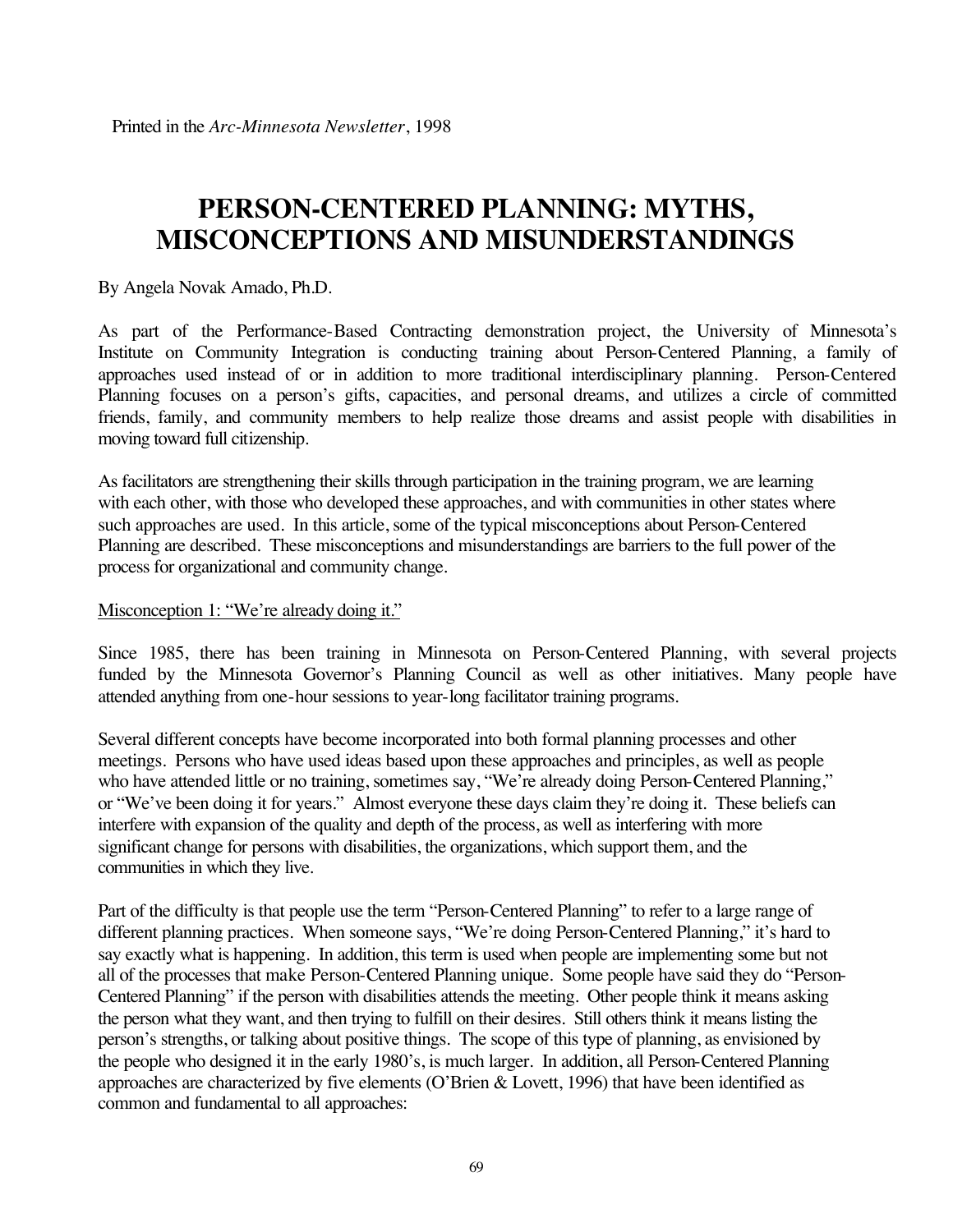- The person at the focus of the planning and those who love the person are the primary authorities on the person's life direction. The essential questions are "Who is this person?" and "What community opportunities will enable this person to pursue his or her interests in a positive way?"
- Person-Centered Planning aims to change common patterns of community life. It stimulates community hospitality and enlists community members in assisting focus people to define and work toward a desirable future. It helps create positive community roles for people with disabilities.
- Person-Centered Planning requires learning through shared action, collaborative action, and fundamentally challenges practices that separate people and perpetuate controlling relationships.
- Honest Person-Centered Planning can only come from respect for the dignity and completeness of the focus person (as he/she is).
- Assisting people to define and pursue a desirable future tests one's clarity, commitment and courage.

Instead of stating "we're already doing it," people who have worked most closely with personcentered processes are more likely to say, "This is what we're seeing…," "This is what we're learning right now…," "What we're currently struggling with is…" Being person-centered is not a destination or a final state that one can achieve; it is not similar to being male, a brunette, or licensed. As Marsha Forest, Jack Pearpoint & Judith Snow (1996) have noted, "When people say to us 'we tried it and it didn't work,' we know they have missed the point. It is like saying "I did life and it didn't work."

## Misconception 2: Being "person-centered" means asking the person "What do you want?"

"Listening to a person" means much more than paying attention to the words given in response to the question "What do you want?" Developers of the Person-Centered Planning methods have called this expanded listening: "listening beneath the surface," listening to the unsaid," and "listening with a third ear." Responses to the question "What do you want?" from a person labeled as having a developmental disability, who has lived much of his/her life with decisions made by others, can be shaped by many things that are unrelated to what the individual really desires. These include: lack of experience, lack of trust, communication limitations, pleasing people in authority, fear, and complacency.

Person-Centered Planning methods are based on a group of thoughtful, committed people working together to craft ideas that will create a life of meaning, a life of community contribution, a life that makes sense, and a life as a full citizen of the community. Such crafting goes far beyond "what do you want?," and is just as critical for someone who does not use words to communicate as one who does. It means asking very different questions to assist a group in figuring out what a desirable lifestyle would be, and envisioning what an individual's life might become.

### Misconception3: Person-Centered Planning methods are a new and different way to have interdisciplinary team meetings or annuals.

A Person-Centered Planning approach means that meetings do not look like business as usual, with one agency after another presenting their information and "plans" for the focus person. At a Person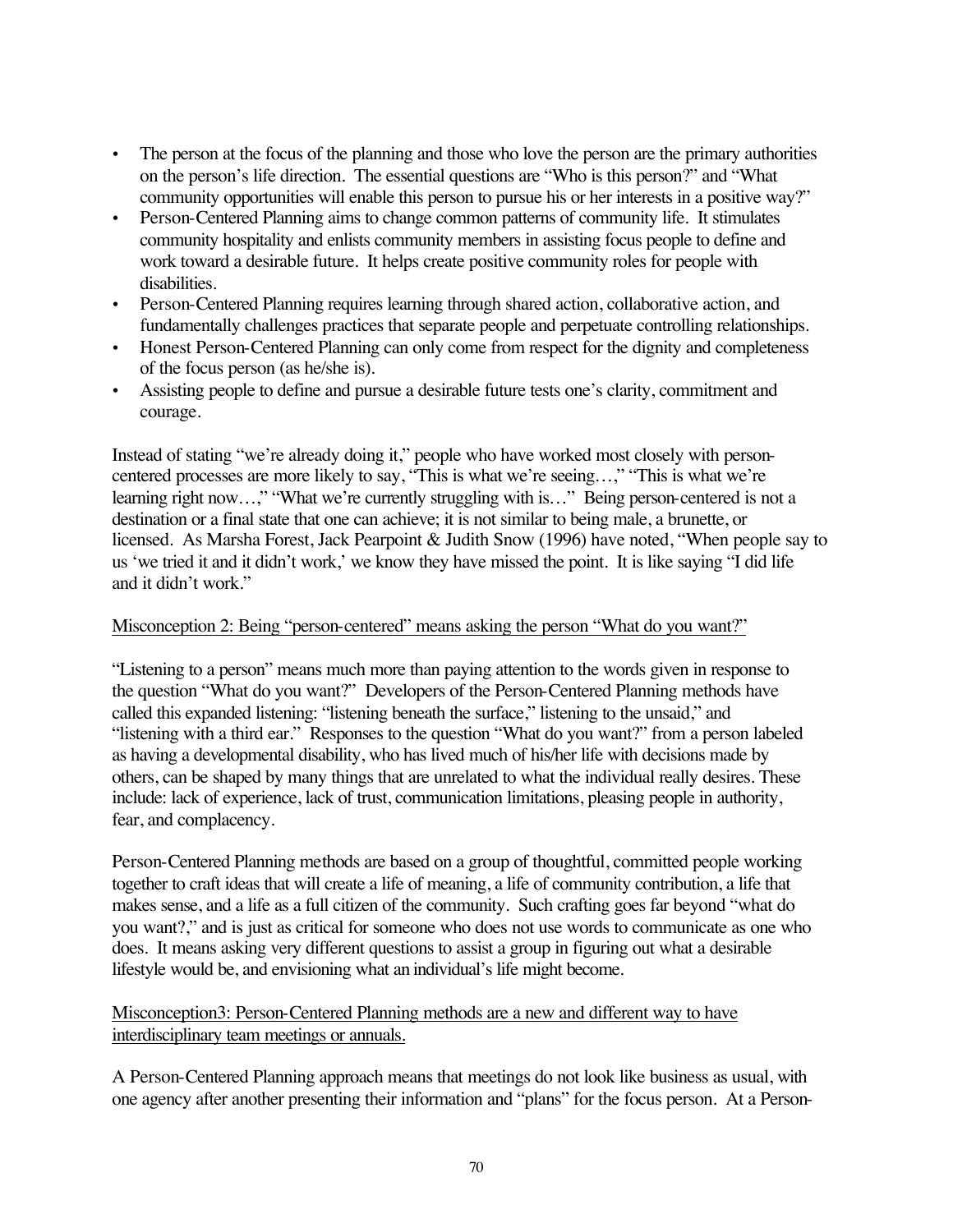Centered Planning gathering, people who love and care about the person work together to design a vision for the individual's life. Each person who attends speaks as an individual who cares about the person, not as a representative of an agency, and expresses what they can personally do to make the focus individual's vision a reality.

Very few "Person-Centered Planning" meetings taking place in Minnesota include anyone other than the focus person, their paid staff, and family. If our goal is to not only create a vision with the focus person, but also effectively support them in making that dream come true, we will need to focus on doing a better job at inviting non-paid community members into the lives of people with disabilities. This includes finding and nurturing the caring of ordinary citizens, inviting them to come to a person's gatherings and to assist in moving the person's life forward.

### Misconception 4: "Person-Centered Planning" is a different kind of planning process (one that uses colorful charts and drawings) that can be undertaken in a vacuum without significant organizational change.

Many, but not all Person-Centered Planning methods, use colorful wall posters and drawings to help group members stimulate creative thinking, draw upon powerful imagery, promote the generation of ideas outside of traditional service system answers, and assist the understanding of all circle participants. While many facilitators use these approaches in the initial planning, there are hundreds of rolled-up posters sitting unused in closets, car trunks, and basements.

For many individuals, Person-Centered Planning has to come to mean the substitution of more fun, relaxed, positive meetings for more formal ones. Such meetings have often led to positive outcomes for persons with disabilities—more control and choice in their everyday life, greater participation in the community, and more acquaintances and friends who are not disabled. At the same time, however, the outcome has often looked like nothing more than an improved life inside a typical group home, waiver-funded home, or day training program, with perhaps more brief forays into community life. "Person-Centered Planning" meetings which have gone on for a number of years look like more discussions of activities the person might like, rather than examining the larger issues of a person controlling their own life and having a home, housemates, and job best suited to them. Many features of people's lives still look much the same. People's lives are still controlled by an agency that is supposed to be supporting them to lead the lives they desire. People still live in a "client world" rather than a "citizen's world." Although more people now live in 4-bed homes than 15-bed homes, they still live in buildings owned by others, in places that are not their own, and with roommates they had no choice in selecting. "Going home" means visiting family on weekends or holidays, rather than having a sense of one's own home (indeed, some group home residents have openly indicated they live in the house of the agency director, that the "home" isn't "theirs"). Although more people participate in supported employment, the majority still work in segregated programs, making little money doing work not suited to their interests. Most people in their life, whether called "friends" or not, are people who are paid to be there.

As Beth Mount (1994), one of the developers of Personal Futures Planning, describes the process:

"Personal futures planning is much more than a meeting; it is an ongoing process of social change. The effectiveness of a plan depends on a support group of concerned people who make a dream